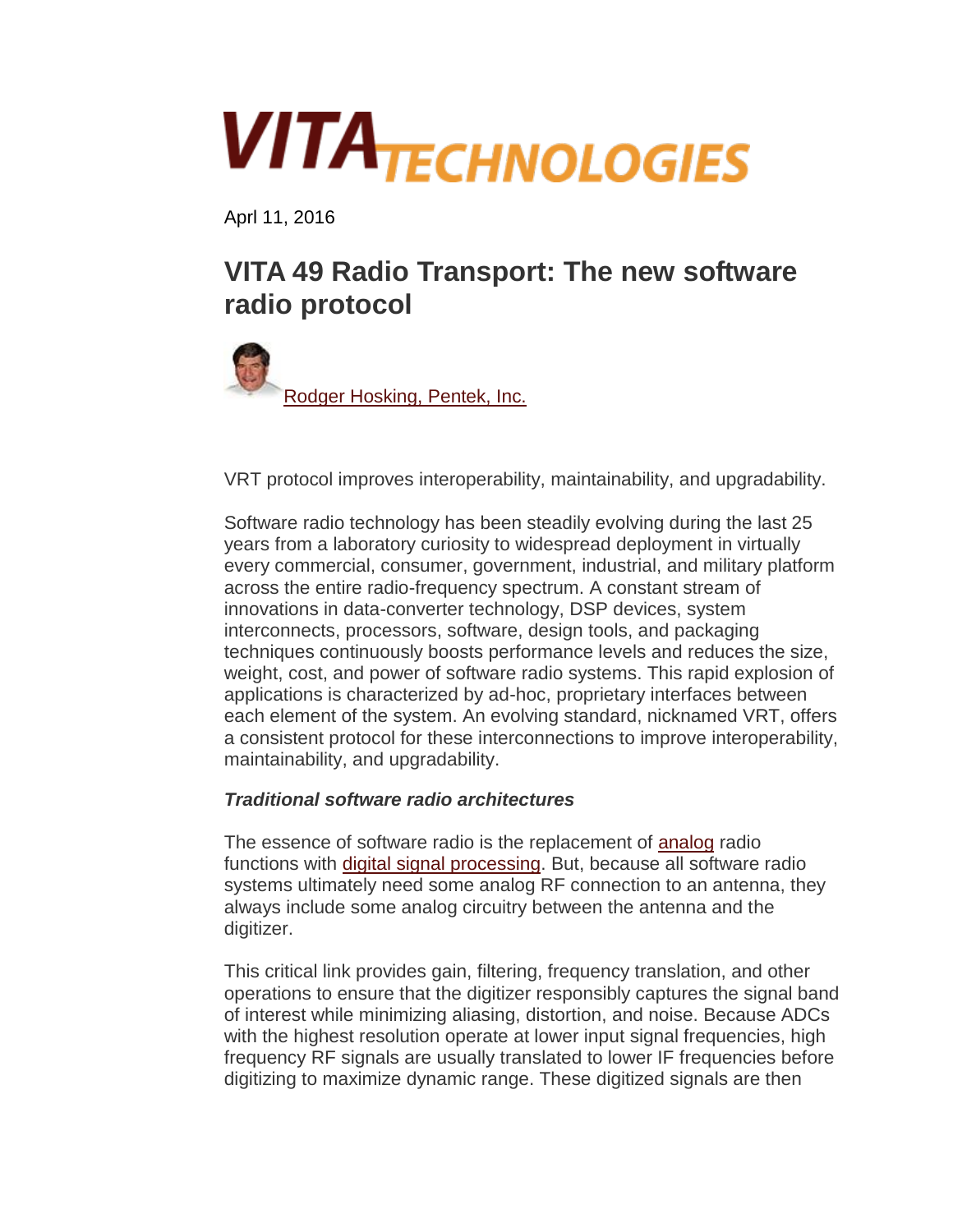exploited by the appropriate **DSP hardware** and software to meet the tasks at hand.

Figure 1 shows the typical topology of a traditional multiband software radio system, often referred to as "stovepipe" architecture. The red lines show analog signal paths consisting of coaxial cables, connectors, distribution amplifiers, and switches. Each path satisfies the specific signal routing requirements of a particular installation, analogous to fitting a series of different sections of stovepipe between a wood stove and the chimney.



**Figure 1:** Traditional "stovepipe" software radio.

Multiple [ADC](http://techchannels.opensystemsmedia.com/signal-processing/search/?in=analog#adc) and [DAC](http://techchannels.opensystemsmedia.com/signal-processing/search/?in=analog#dac) blocks provide the analog/digital interface between analog IF signals and digital IF samples. Even after digitizing, stovepiping techniques are continued to distribute the digital IF signals to connect the various [signal processing](http://techchannels.opensystemsmedia.com/signal-processing/) blocks required, as shown in green. And, each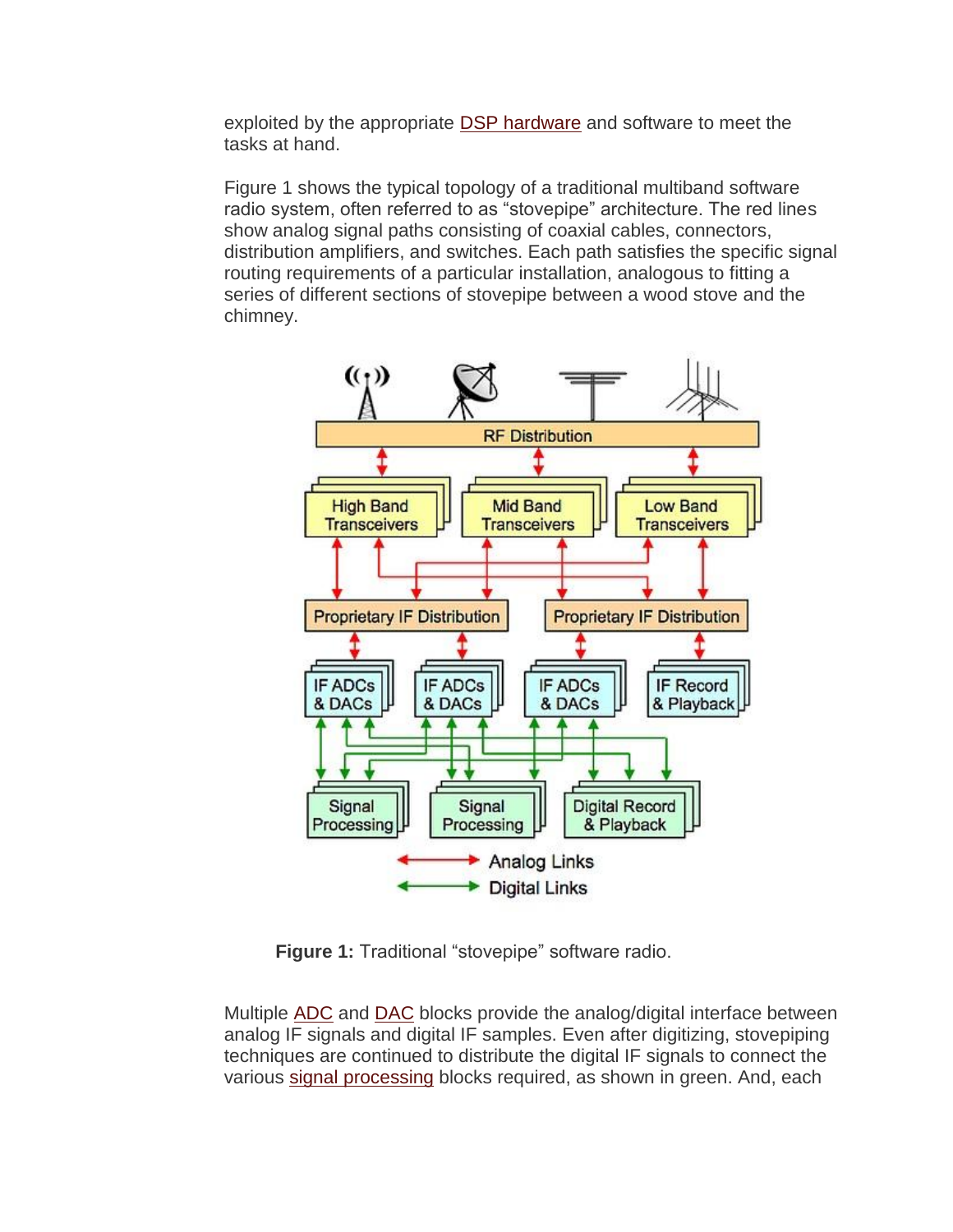of these digital links might require unique signal levels, data rates, bit widths, and protocols.

This complex and proprietary maze of interconnections not only undermines reliability and maintainability, but also impedes feature upgrades and technology refresh cycles.

#### *What is VRT?*

More than 10 years ago government and military customers recognized the need for a new software radio system strategy to overcome these problems. They also wanted to improve compatibility between vendors, and reuse software radio hardware platforms for different types of signals and new applications in the future. Interested parties launched an initiative within the VITA Standards Organization (VSO) as VITA 49, dubbed [VRT](http://vita.mil-embedded.com/topics/vrt) for VITA Radio Transport.

Figure 2 presents the system concept for VRT. Notice the critical RF analog connections to the antennas remain essentially the same, but the transceivers now incorporate the analog RF [signal conditioning,](http://techchannels.opensystemsmedia.com/signal-processing/search/?in=Signal%20Acquisition#signal%20conditioning) translation to IF, and the ADC and DAC functions. These transceivers now send and receive digitized IF signals shown in blue lines as VRT Enabled Digital IF links, replacing most of the analog signal distribution shown in Figure 1.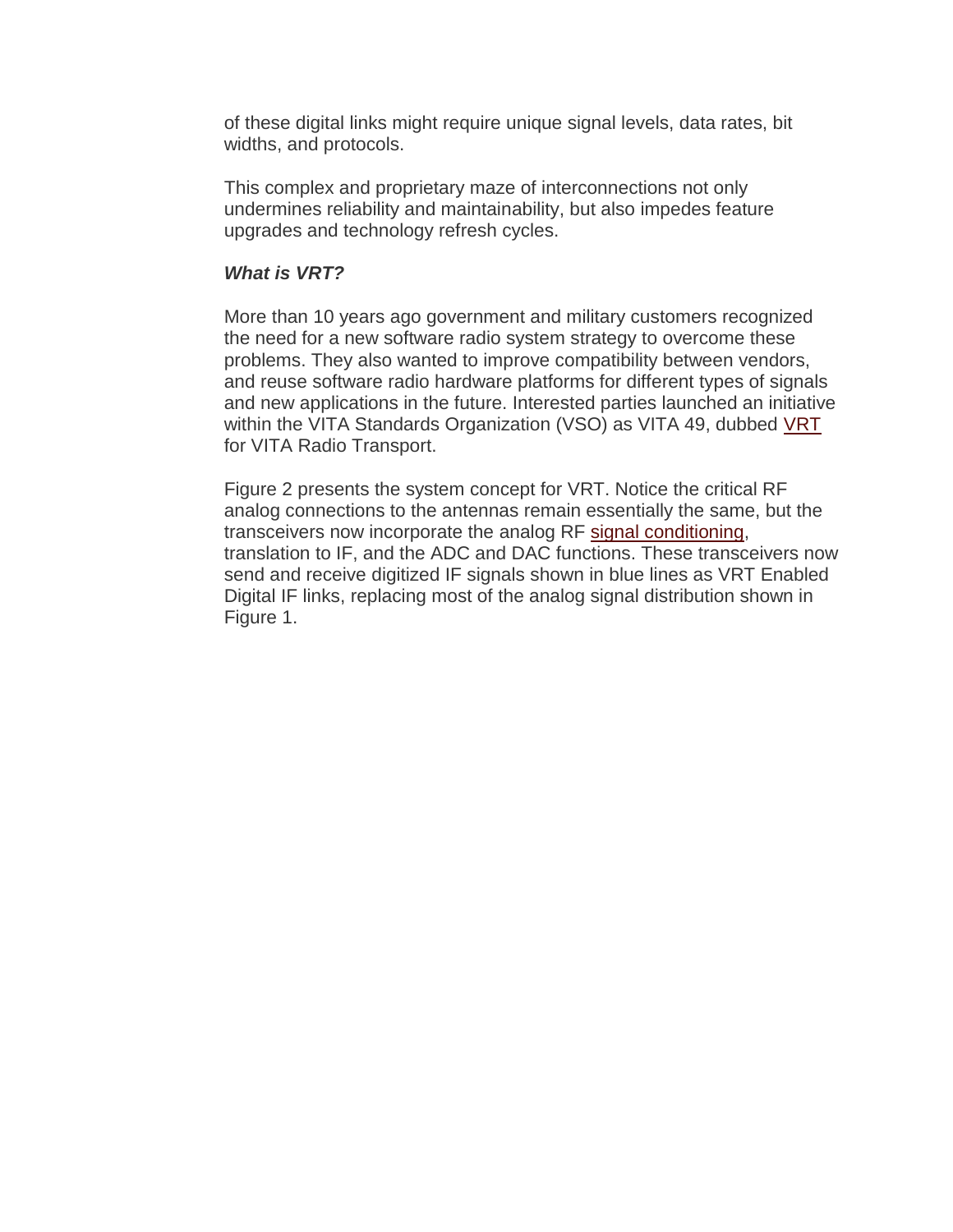



(Click graphic to zoom by 1.9x)

These VRT links are routed through COTS network switches to the appropriate signal processing blocks, providing flexible interconnections that can easily accommodate functional changes, upgrades and new technology insertion. The VRT protocol does not specify a specific physical layer or link layer, so it can be delivered across virtually any link that supports packets.

While such connectivity is valuable, VRT boosts the significance of these signal streams by coupling them to critical information about the signals, called metadata. Figure 3 shows the typical blocks of a software radio receiver. The RF Tuner/Translator and ADC produce digital IF samples, which can be optionally down converted with a DDC to produce baseband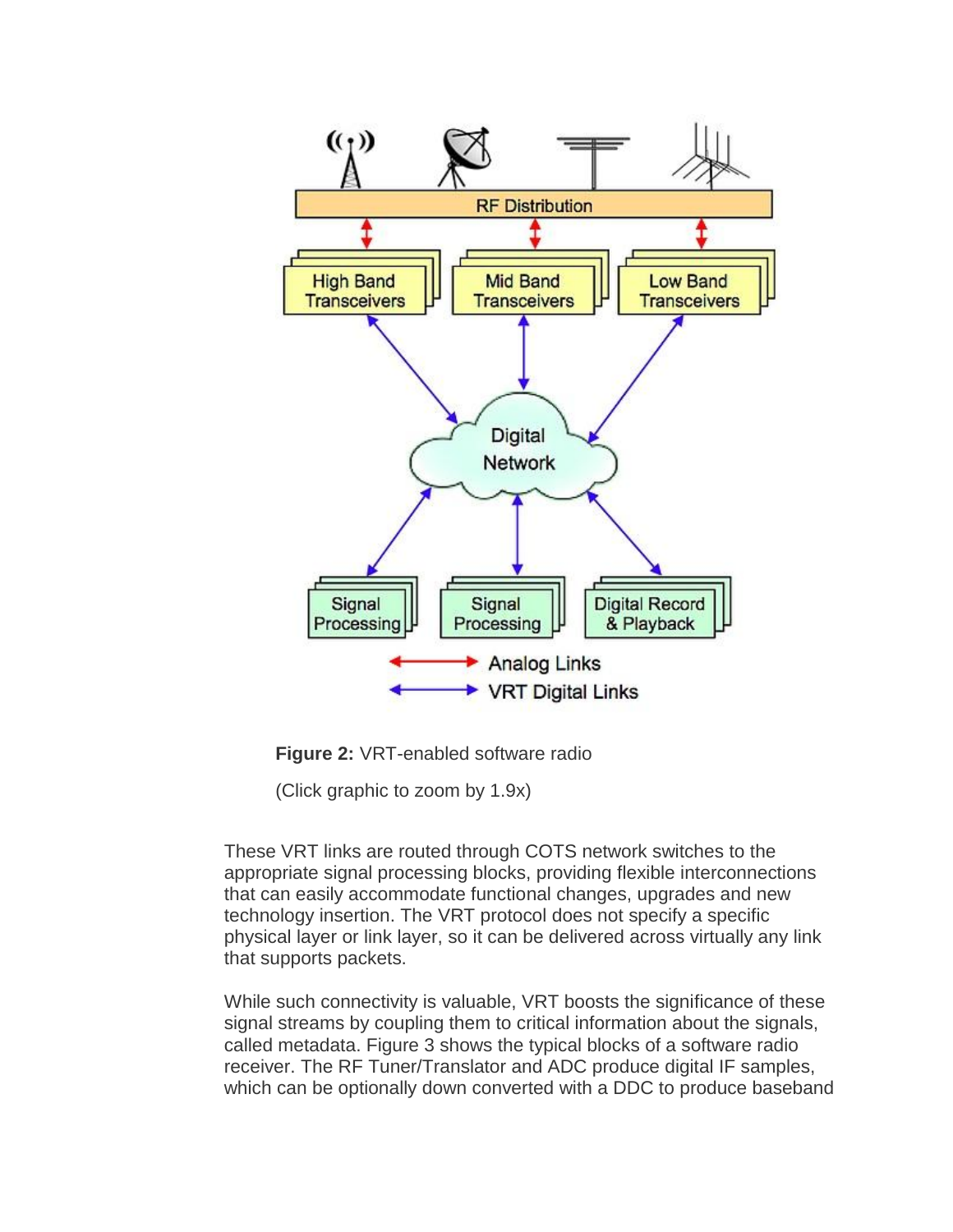samples instead of IF samples. Operational parameters for all sections of the receiver are delivered by various means from a system controller.



**Figure 3:** Typical VRT software radio receiver delivering VITA 49.0 IF data and context packets

(Click graphic to zoom by 1.9x)

So far, this architecture is fully consistent with the essential blocks of a conventional software radio receiver. Transforming it into a VRT receiver consists of organizing the IF output data samples into structured packets, which also contain header information for stream ID and a time stamp, thus forming the VRT IF Data Packets.

In addition, operating parameters of each element are gathered and inserted into well-defined fields of VRT Context Packets. Together, the VRT IF Data Packets and Context Packets form the VRT Information Stream ready for processing by a VRT Signal Processor, which knows precisely how to extract the data, and process it according to its context from the metadata.

# *VRT targets key applications*

Software radio SIGINT and COMINT systems attempting to locate, identify and monitor a wide range of unknown signals can extract many useful facts from the VRT Information Stream. These can include the azimuth and elevation of a directional antenna, the reference power level of the RF signal, the bandwidth and tuning frequencies of the RF tuner and DDC, the sample rate of the ADC, the frequency accuracy RF tuner and sample clock, a signal ID tag, and the time stamp.

Particular emphasis is devoted to time stamp accuracy. VRT time stamps allow beamforming applications to compare absolute time and phase differences between signals received from multiple antennas to calculate distance, location, speed and heading of a transmitter. Likewise, a multielement diversity receiver can exploit VRT time stamps to create delays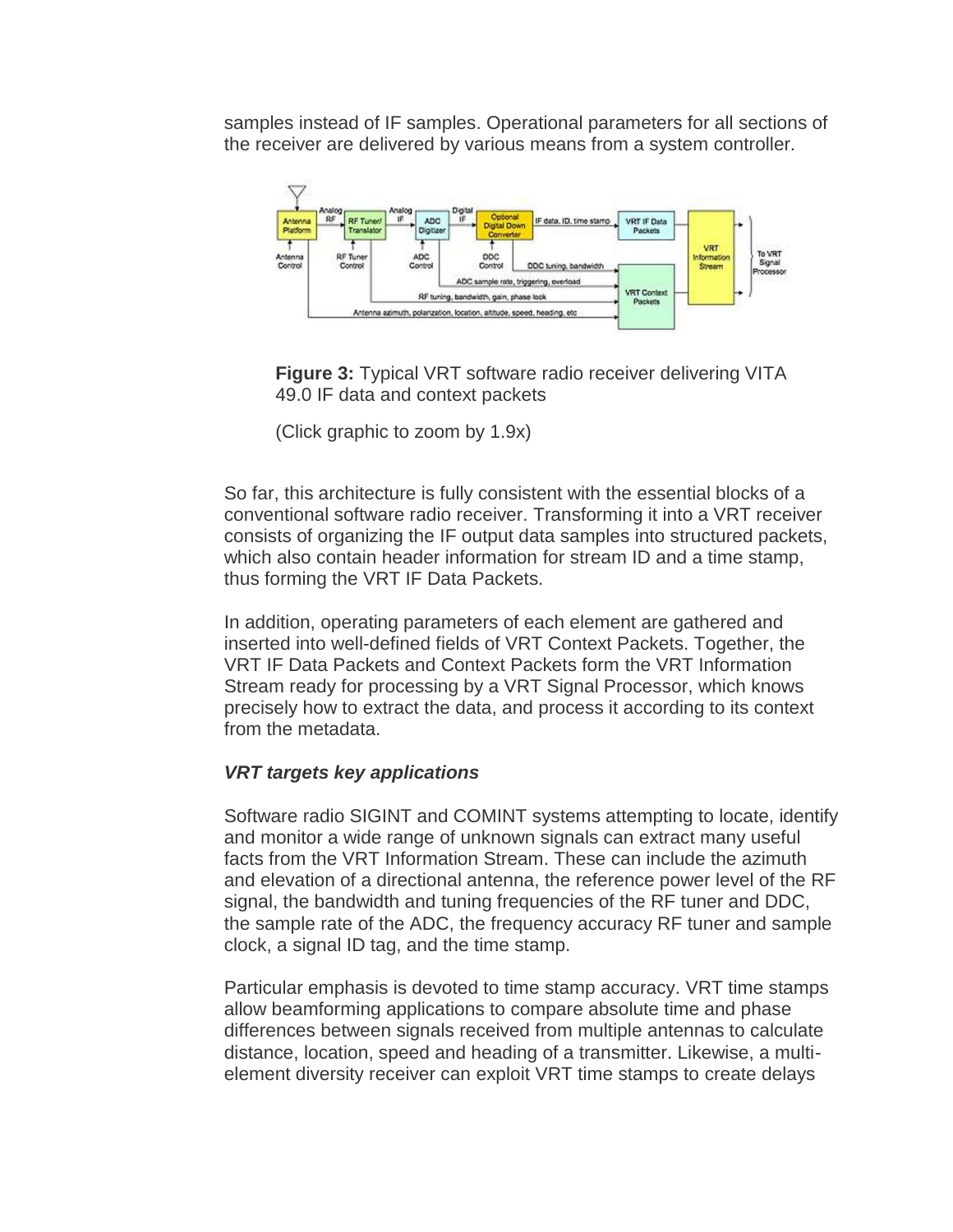and phase shifts in each antenna signal path to maximize receptivity in a particular direction.

Absolute time can be derived from GPS receivers, so that software radio receivers separated by great distances can be synchronized to capture signals at the same time. This can be very useful for tracking signals from satellites or even from sources in deep space.

[Radar](http://techchannels.opensystemsmedia.com/signal-processing/search/?in=Sensor%20Processing#radar) systems must capture reflected pulses during precise intervals of time relative to the outgoing radar pulse, usually defined as a range gate. When the received data is captured, VRT delivers a time stamp to the radar processing engine, showing the exact arrival time of the return signal.

Before VRT, systems relied on complicated local interfaces between the receiver and the processor to ensure coherency for a given task. VRT provides an elegant solution by encapsulating parameter and timing information along with the data. A major benefit here is that the VRT Information Stream can be delivered to any number of remote processing facilities, while fully preserving the critical metadata and time stamp.

#### *VRT emerges and evolves*

Approved as an ANSI standard in 2007, VITA 49.0 represented the first official standard for VRT, but it only defined receiver functions using the VRT IF Data and Context packets, as shown in Figure 4. After demonstrating its usefulness by early adopters, system designers wanted to extend its scope to encompass even more elements of software radios. The original VITA 49.0 standard omits support for transmitters, control and status functions, and any signals other than digital IF.



**Figure 4:** VITA 49.0 system overview with IF data packets and context packets.

(Click graphic to zoom)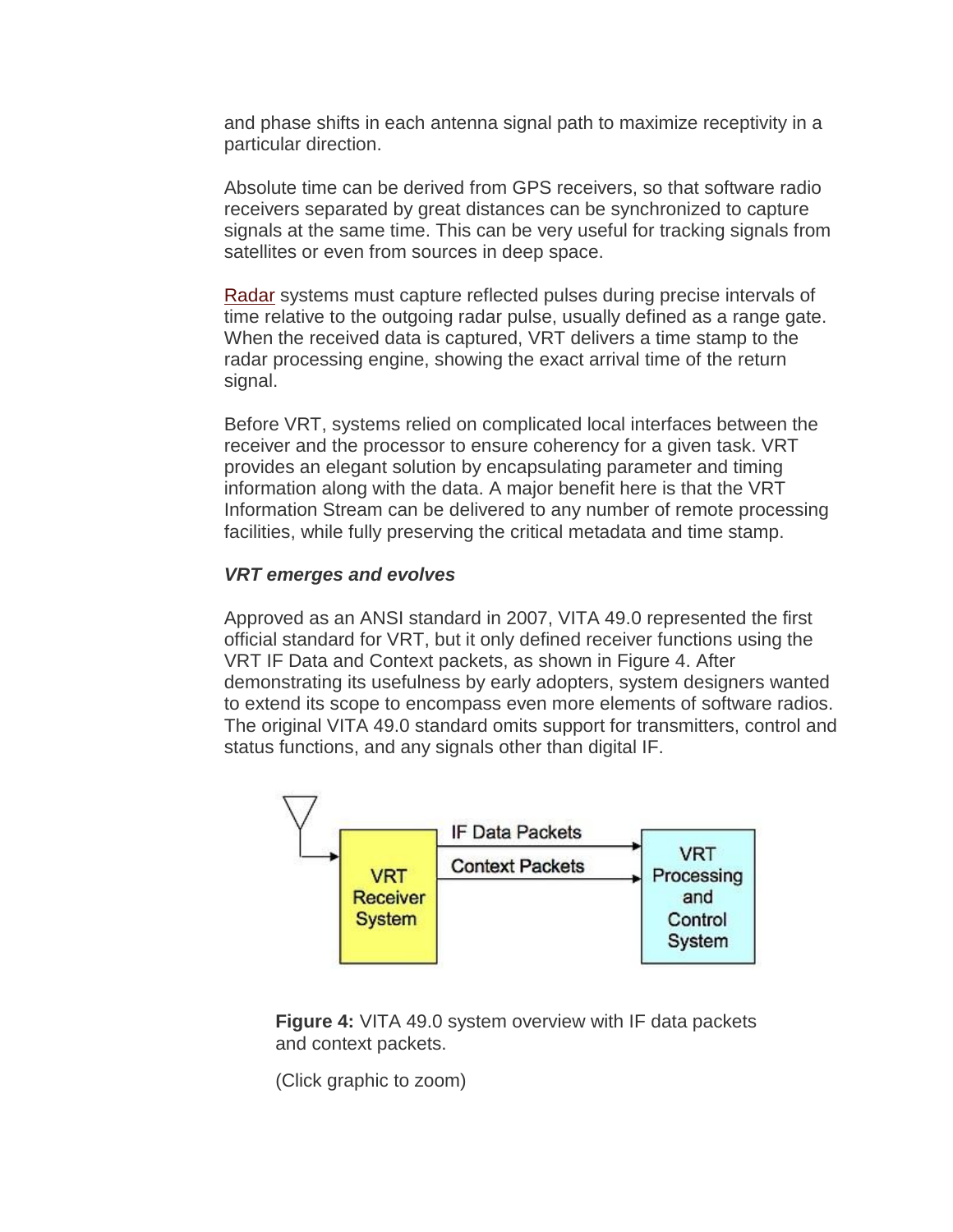To address these shortcomings, a new initiative called VITA 49.2 is now underway, with new packet classes represented in Figure 5. The original IF Data Packet is replaced with the Signal Data Packet, which not only supports digitized IF signals, but also baseband signals, broadband RF signals, and even spectral data. Signal Data Packets are backwards compatible with IF Data Packets, while new identifier bits specify the data type.



**Figure 5:** VITA 49.2 under development adds control, acknowledgement, capabilities, and transmitter packets.

(Click graphic to zoom by 1.9x)

To support both sides of radio, Signal Data Packets can now be used for transmit data, supporting baseband, IF and RF signals. Here, the time stamp dictates the transmit time, which is especially useful for generating precisely-timed radar pulses. Multi-static radar systems use one antenna for transmitting pulses and other remotely located antennas for capturing the reflected pulses. Through GPS synchronization, VRT can be used to coordinate transmit and receive signals at each site.

Spectral survey systems are in widespread use for detecting and recording signals of interest. Under VITA 49.2, Signal Data packets can carry digitized spectral information from scanning receivers, and deliver packets to analysts anywhere in the world. These packets maintain full context information regarding location, circumstances and conditions, as well as a precise time stamp.

# *Getting control of things*

Another deficiency of VITA 49.0 was its lack of control of software radio resources. Figure 5 highlighted many of the common parameters needed for each radio element and the importance of reporting them through Context Packets. VITA 49.2 adds a new packet class called Control Packets, which allow the VRT System Processor to deliver operating parameters to each element using standardized fields and formats. This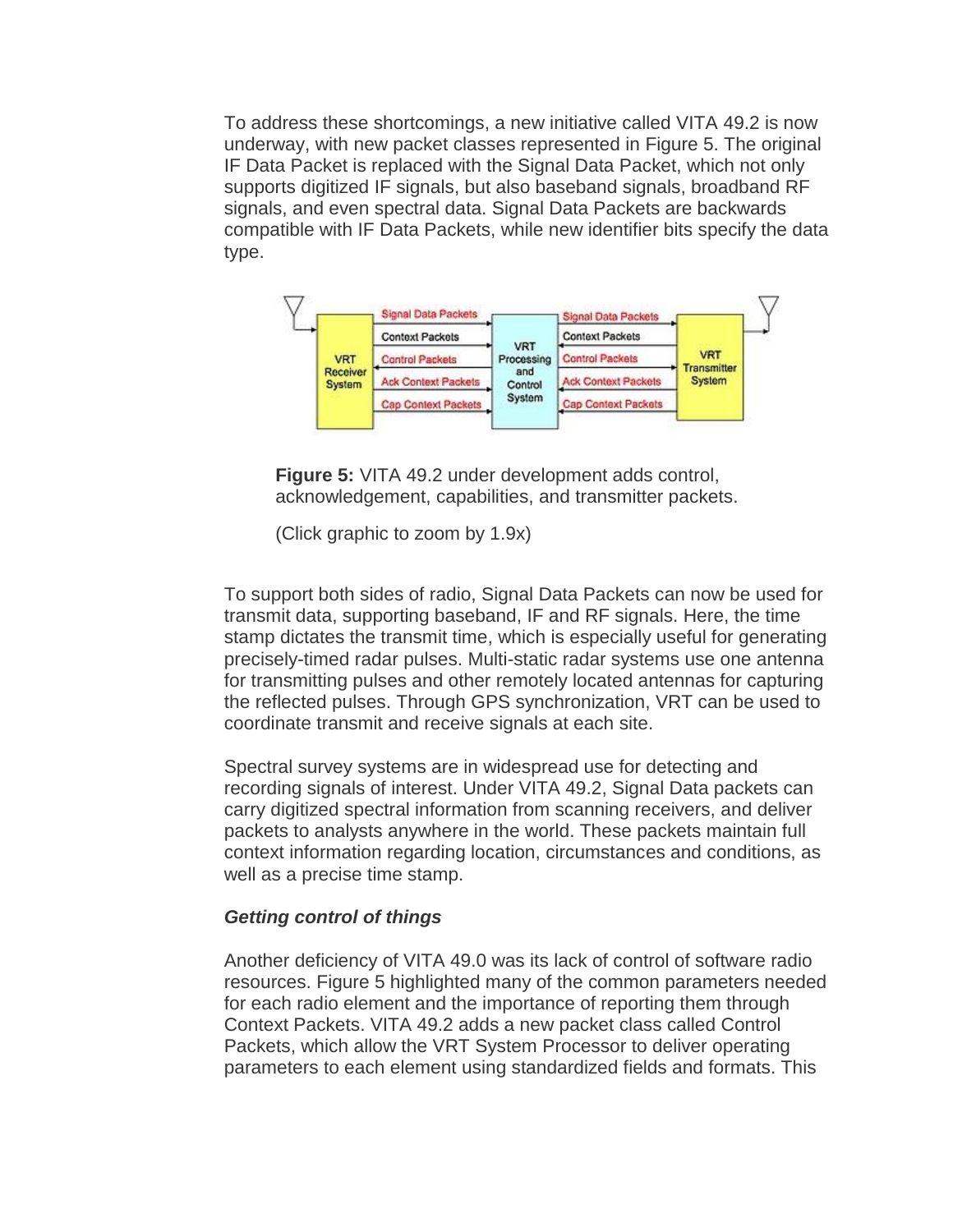supports a consistent control interface across a wide class of hardware ranging from antenna positioning systems to transmit power amplifiers.

The original Context Packet is also significantly enhanced in VITA 49.2. Many more types of metadata are supported for new details and richer information about the signal data. As a natural consequence of adding VRT Control Packets, Context Packets were also extended by adding new Acknowledge Context Packets to verify successful completion of the control commands. In response to each Control Packet, they not only report current operating parameters but also highlight any discrepancies or problems in executing the new commands. This comprehensive and complimentary control/status protocol of VRT provides an essential function for cognitive radio, adaptive spectral management, electronic counter measures and other critical applications.

#### *What can you do for me?*

Because each software radio resource is unique, VITA 49.2 added yet another type of Context Packet called the Capabilities Context Packet. This allows a VRT resource to respond to the system with a complete set of its operational specifications including minimum and maximum limits of each programmable parameter. This may include frequency tuning range, bandwidth settings, range of programmable gain, antenna azimuth angle limits, and range of transmit power levels.

Capabilities Context Packets also provide additional characteristics such as the settling time when switching tuning frequency, bandwidth or gain, the angle slew rate for a movable dish antenna, frequency accuracy and stability, time stamp and ephemeris accuracy, operating temperature range, tolerance limits for shock and vibration, as well as the effects of temperature drift and aging.

In theory, a VITA 49.2 System Processor can connect to a new, unknown software radio resource and automatically discover everything it can do, how to control and monitor its operation, and how to successfully exchange receive and transmit signals. In practice, Capabilities Context Packets will be most useful when developing new applications on existing platforms, and in reacting responsibly to new threats or circumstances during deployed operations.

# *Putting VRT to work*

Many vendors are now delivering VITA 49.0 compliant products. Fortunately, adding VRT features to a legacy software radio product is a reasonable effort, especially if it contains an [FPGA.](http://tech.opensystemsmedia.com/fpga/)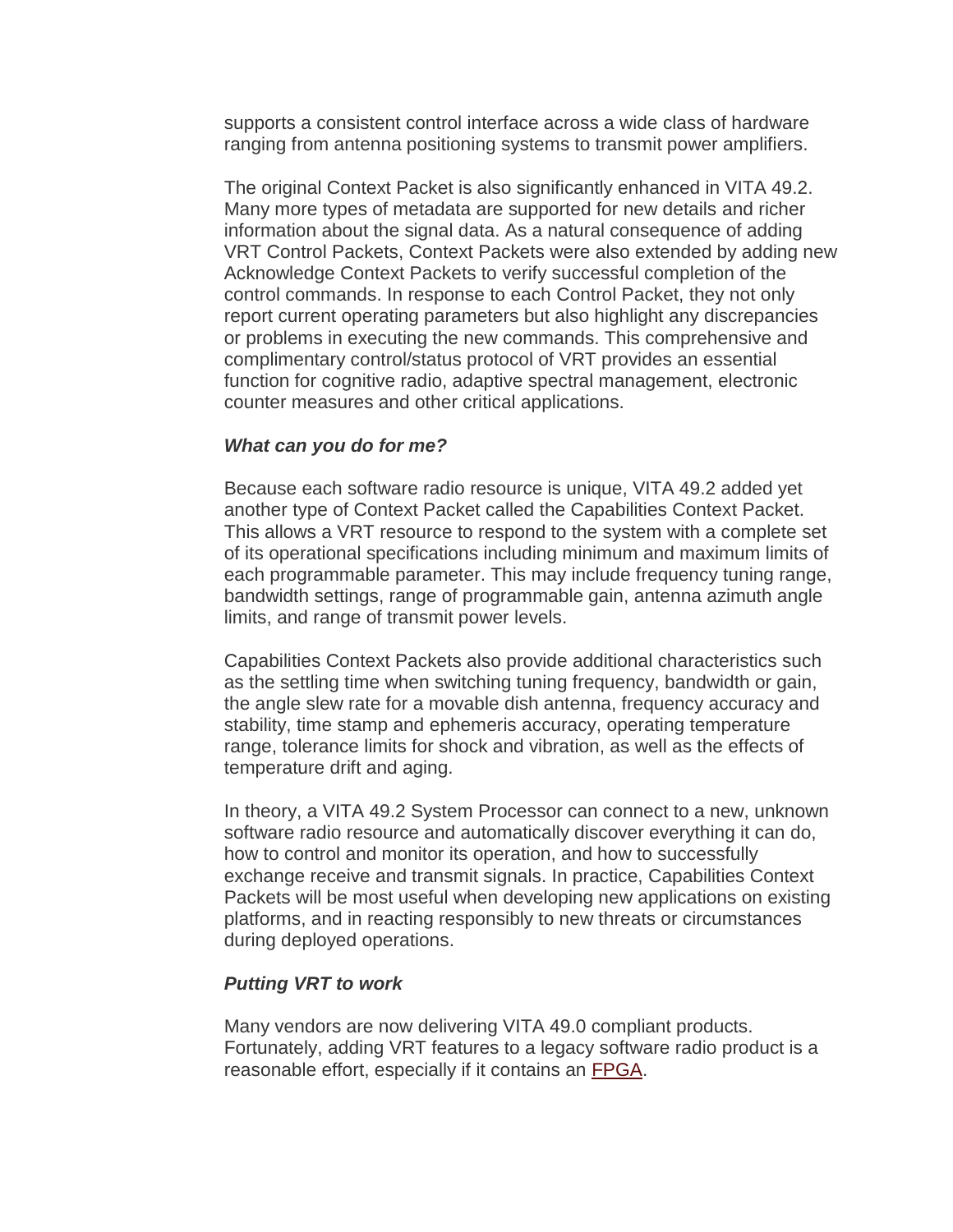In response to a customer requirement, Pentek modified one of its most popular software radio XMC modules to deliver VITA 49.0 output packets containing precise time stamping, stream identification and baseband signal data samples (see Figure 6). Since all of the required underlying functional blocks had already been implemented in a Virtex-6 FPGA, most of the modifications involved formatting the data samples, timing counters, and stream ID parameters. Then a VITA 49.0 state machine was created to form VRT IF Data Packets by filling in the appropriate parameter fields. A software switch allows selection of the original output mode or the new VITA 49.0 protocol.



**Figure 6:** Model 71664 Quad 200 MHz ADC and multi-band DDC XMC module delivers VITA 49.0 packet streams across